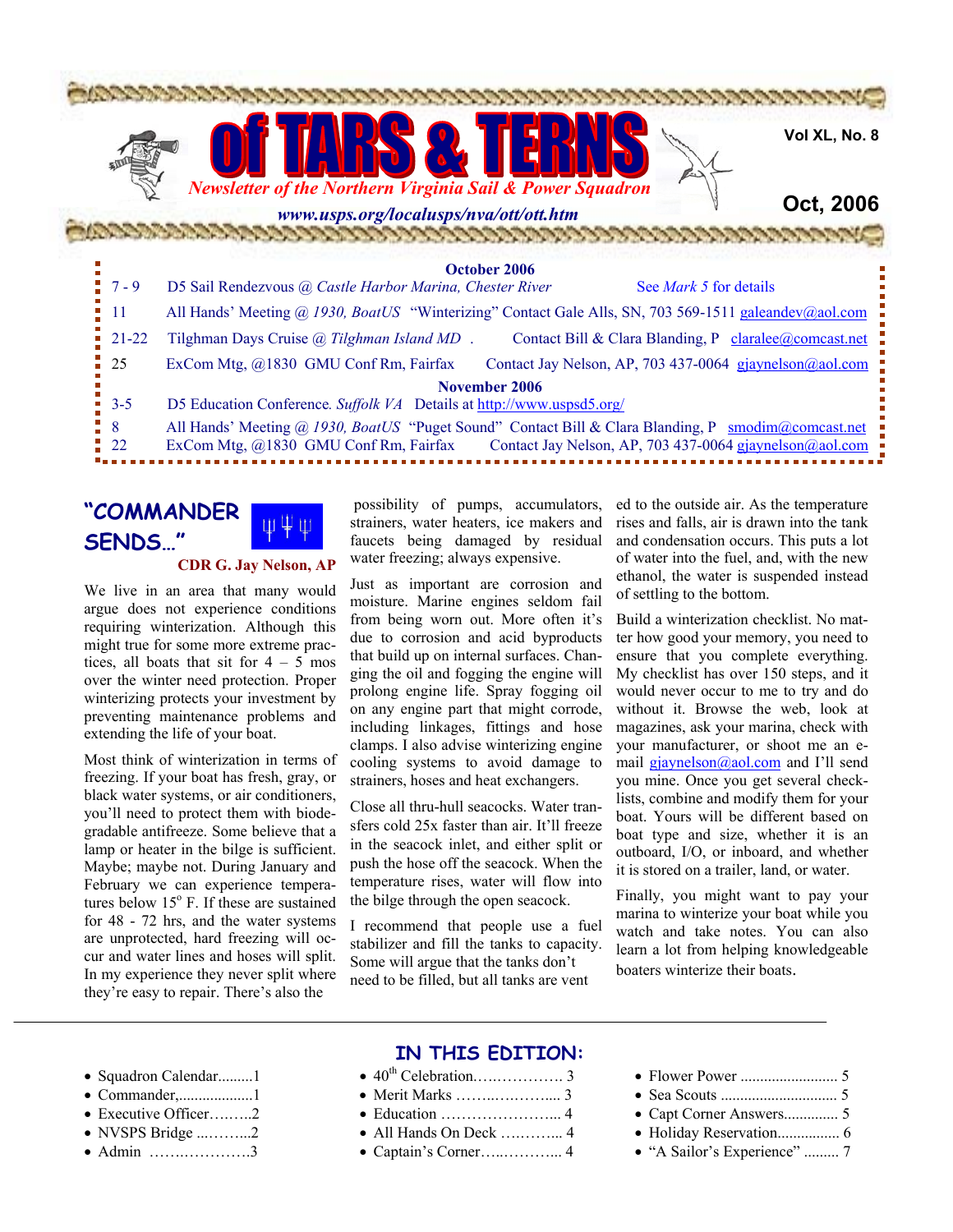

# **NVSPS BRIDGE**

**COMMANDER** Cdr G. Jay Nelson, AP 703-437-0064 [gjaynelson@aol.com](mailto:gjaynelson@aol.com)



Lt/C George Degnon, AP 703-448-8766 george@degnon.org

**EXECUTIVE OFFICER**

**ADMIN OFFICER**  Lt/C William Blanding, P

smodim@comcast.net ASST: 1lt Wm Hammett, AP

**ASST:** 1lt Wm Hammett, AP<br>**EDUCATION OFFICER** Lt/C Brian Middleton, AP briancmiddleton@msn.com 703-256-3276 ASST:1/Lt D. Spevacek, AP

Lt/C Joel Bailey, AP  $(703)$  444-5169 joelbailey@hotmail.com **TREASURER ASST:**1/Lt VACANT



**SECRETARY** Lt/C Clara Blanding, P

claralee@comcast.net ASST:1/Lt C. Sheffield, AP

#### **MEMBERSHIP CHAIR** VACANT

### **AT LARGE**

| Lt Jean P. Durgin, AP     | 703-560-9106 |
|---------------------------|--------------|
| Lt Joseph P. Jarocki      | 703-733-0695 |
| D/Lt Walter D. Lazear, AP | 703-620-1821 |
| P/C John A. Shivik, AP    | 703-273-3351 |
| Lt Francis Williamson, S  | 703-440-9074 |

#### *of Tars & Terns* **EDITOR**

202-337-0960 Lt Pete Soballe, AP psoballe@yahoo.com

### **DISTR[IBUTION](mailto:psoballe@yahoo.com)**

Lt Manette Lazear, AP D/Lt Walter D. Lazear, AP 703-620-1821

### **"EXECUTIVE PRIVILEGE"**



### **Executive Officer: Lt/C George Degnon, AP**

Mid-way through our squadron year and time for a little reflection on what makes NVSPS special. If you're not a very active member (I wasn't in my first few years), you'll be surprised by the vitality, excitement, and spirit of camaraderie that permeates our ranks. USPS, America 's Boating Club, is an extended family on the water, member helping member. Old timers are a tremendous resource to new boaters, and both greatly enjoy the exchange.

**We've had some proud moments**. In Oct. 2004, Ben Fulton, AP, a longstanding member, sailed over to check out something amiss on the bay. He pulled in an exhausted sailor who's engine quit and boat had swamped. The man had been in the water all night! Talk about doing something for others. Thanks again, Ben.

**Our NVSPS Sea Scouts program** is one of the most highly regarded in the nation. Tom Ballew, AP, maintains a vigorous program of activities where our youngest members learn seamanship skills and character development and have fun doing it.

**The Education team** headed by Lt/C Brian Middleton, AP, is making a terrific contribution to boating safety. Basic Boating and Boat Smart are our introductions to prospective members and we need instructors, assistant instructors, and volunteers to help with registration, exam grading, and greeting new members. This is a wonderful way to get involved.

**All-Hands' meeting** attendance has grown impressively over the past few months. It's a delight to see so many longstanding members and so many of our newest members attending. We may need to think about a larger facility next year, which is a nice challenge to face. Our programs are alive and exciting, the speakers and panelists are superb, and the new membership discussion time is resulting in tremendous exchanges of information. If you haven't been to a meeting this year, come on out. Invest some time in your membership. "Try it, you'll like it."

**Our Vessel Safety Check program** is going along nicely. Thanks to an initiative by P/C John Shivik, AP, our Public Relations Officer, we had vessels lined up en masse in August at Tim's Rivershore on the Potomac. We all had a wonderful day, owners and examiners. Contact Steve Shupack, AP our VSC Chair to be part of this adventure.

**The ENSIGN** just printed a letter from NVSPS member Carol Newgaard that you read first in our *oT&T*. She summed up in a few lines the value of membership and how Rick Baker, AP, her Basic Boating Instructor, used his USPS contacts in South Carolina to help her and her daughter (also one of our members, who had recruited Mom) out of a difficult situation. One more reason to get involved: get to know fellow boaters; there's always someone ready and willing to help.

**There are many more activities** and I'll talk about some of them next month. In the meantime, the best way to maximize your investment in NVSPS is to call me or one of the other officers or chairs and discuss the opportunities. Volunteer service comes with a guarantee: you'll get more out of your membership than you contribute, when you become more involved. Come aboard!

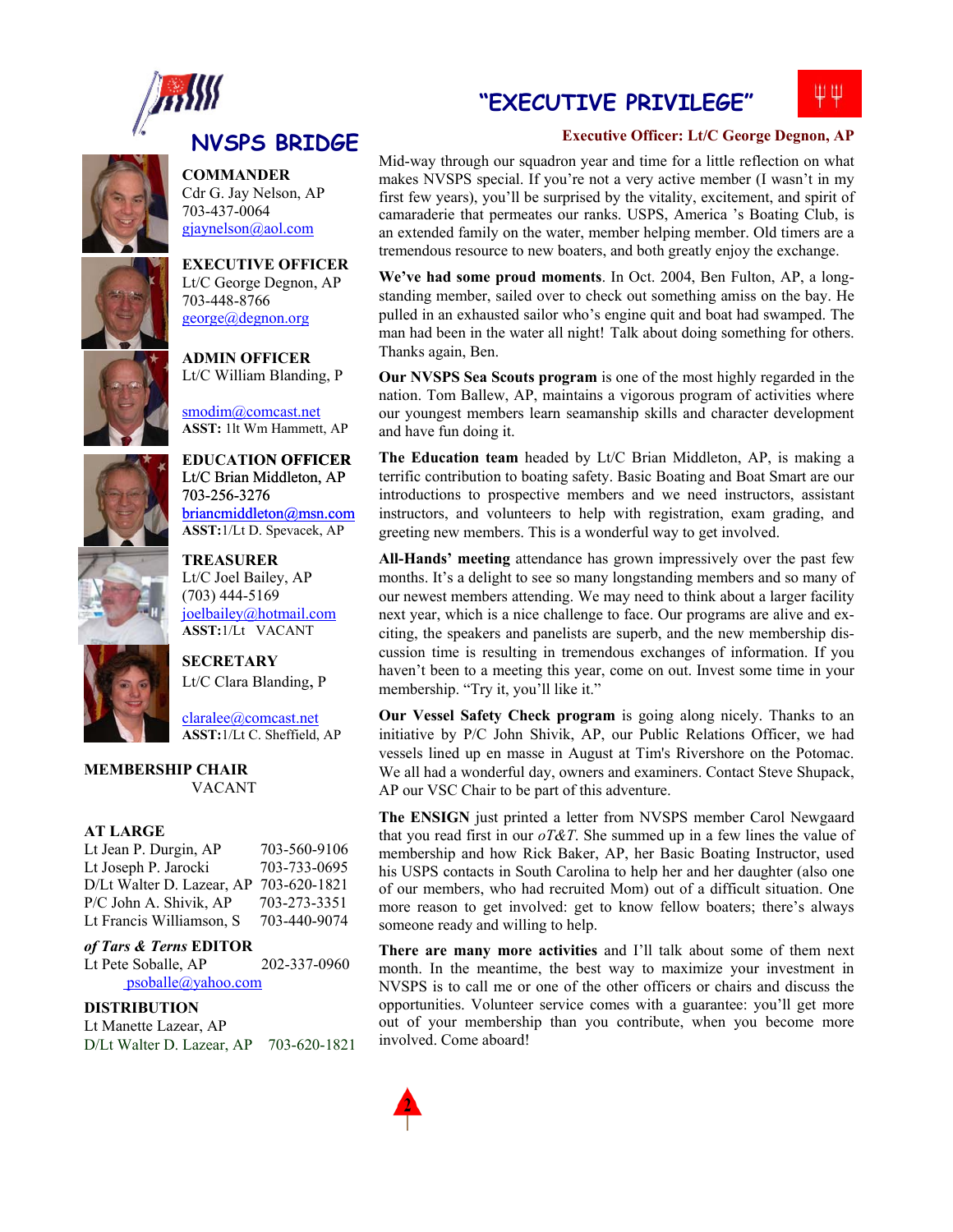

# **Lt/C William A. Blanding, P**  smodim@comcast.net

 $\bullet$ 

 $\bullet$  $\bullet$ 

 $\bullet$  $\bullet$ 

> $\bullet$  $\bullet$

 $\bullet$  $\bullet$  $\bullet$ ó  $\bullet$  $\bullet$  $\bullet$  $\bullet$  $\bullet$  $\bullet$  $\bullet$  $\bullet$  $\bullet$  $\bullet$ 

 $\bullet$ 

After "goofing off" cruising the San

Juan Islands in the Pacific Northwest, I guess it's time to get back to work. We have several things coming up.

**Starting 21 Oct**, all are welcome as we head off for Tilghman Island Day. Come by boat or car for a great time. <http://www.tilghmanmd.com/tilghmanday.htm>All proceeds from this festival go to the Tilghman Volunteer Fire Co. for the purchase of fire and rescue equipment. Besides the food and festive atmosphere, my favorite events are the workboat docking contest (this really puts your docking ability to shame), and the workboat races. Tilghman-On-Chesapeake marina can be contacted by phone, 1-800- RELAXED or [http://www.tochesapeake.com/club.html.](http://www.tochesapeake.com/club.html) Please send me an e-mail to let me know if you're planning to attend or if you have any questions.

**On 09 Dec at the Elks Lodge in Fairfax**, good food, mingling with other NVSPS members, dancing, and a jolly "Ho, Ho, Ho" will mark our annual holiday party. So mark your calendars and check the *oT&T* for information.

**On 08 Nov at the all hands' meeting,** Clara and I will "show and tell" and discuss our cruise with fellow squadron members Robin and Jim Roberts as our guests around Seattle, the San Juan Islands and British Columbia aboard *Sea Waltz*, our 1996 Krogen 42 widebody. If you've ever dreamed or thought about what it's like to cruise the Pacific Northwest, then come to the meeting. We'll discuss the trip, the sights, the experiences, and lessons learned (no, nothing bad happened!).



Also, be on the lookout in the next newsletter. Clara and I will start a series of articles with photographs of the trip.

**We're still looking for volunteers** for NVSPS activities; if you're interested in giving back to the squadron, meeting other members, and just having fun, e-mail me [\(smodim@comcast.net](mailto:smodim@comcast.net)) and get involved.



# **Admin Officer NVSPS Celebration & Trivia**

**On 24 March 2007** NVSPS will celebrate its  $40<sup>th</sup>$  Anniversary with a big party at the American Legion Post in Fairfax. There will be good food, fabulous entertainment, and interesting displays of squadron memorabilia. The celebration will include 2007 Founders Day and Change of Watch ceremonies.

The 40<sup>th</sup> Anniversary Celebration Committee is preparing an Anniversary Yearbook. They've found some interesting facts. Did you know that . . . .

• The first Power Squadron practiced naval maneuvers so that it would be of use to the navy in time of war.

 $\bullet$  $\bullet$  $\bullet$ 

 $\bullet$  $\bullet$  $\bullet$  $\bullet$  $\bullet$  $\bullet$ 

 $\bullet$ 

 $\bullet$ 

 $\bullet$ 

- USPS trained over 5,000 men during World War I.
- USPS almost disbanded in 1919.
- President Franklin D. Roosevelt became an honorary member in 1938.
- Prior to 1982 women were not admitted to full membership in USPS.
- 80 men signed the original NVPS charter on 14 May 1967 and managed to do so in alphabetical order.
- In 1967 you could buy a USPS uniform for \$63.50.
- The NVSPS burgee cannot be flown upside down.
- NVPS received the nickname "Flower Power Squadron" because of the VA state flower on the burgee and our outstanding performance in navigation contests and educational competitions.
- WMAL Radio personality Jackson Weaver received his membership certificate from NVPS officers on his show, "Hardin & Weaver" in 1973.
- During the 1974 fuel crisis, the squadron took a cruise-in-place, spending a week at Gwynne Island.

These are just a few tidbits of NVSPS history that will appear in the 40<sup>th</sup> Anniversary Yearbook. Come to the celebration on 24 March 2007 and receive your copy! If you have NVSPS photos or memorabilia for display, please e-mail the  $40<sup>th</sup>$  Anniversary Committee at ridurgin@aol.com. Thanks!<br>  $\bullet \bullet \bullet \bullet \bullet \bullet \bullet \bullet \bullet \bullet \bullet \bullet \bullet \bullet \bullet \bullet \bullet$ 

## *Know what's special about this "rock"? Come & find out* **Merit Mark Recommendations Due**

**By 01 Oct 06,** if you have performed any service for NVSPS during calendar year 2006, please send a complete description to Merit Mark Chair Jean Durgin at  $ridurgin@aol.com$ . Examples of service are: performing vessel safety checks, cooperative charting, teaching classes, grading exams, writing newsletter articles.

Recommendations for Merit Marks are being prepared for submission to USPS for approval this fall. A Merit Mark is USPS's way of saying "thank you" for all you do to support the squadron and its mission. Thank you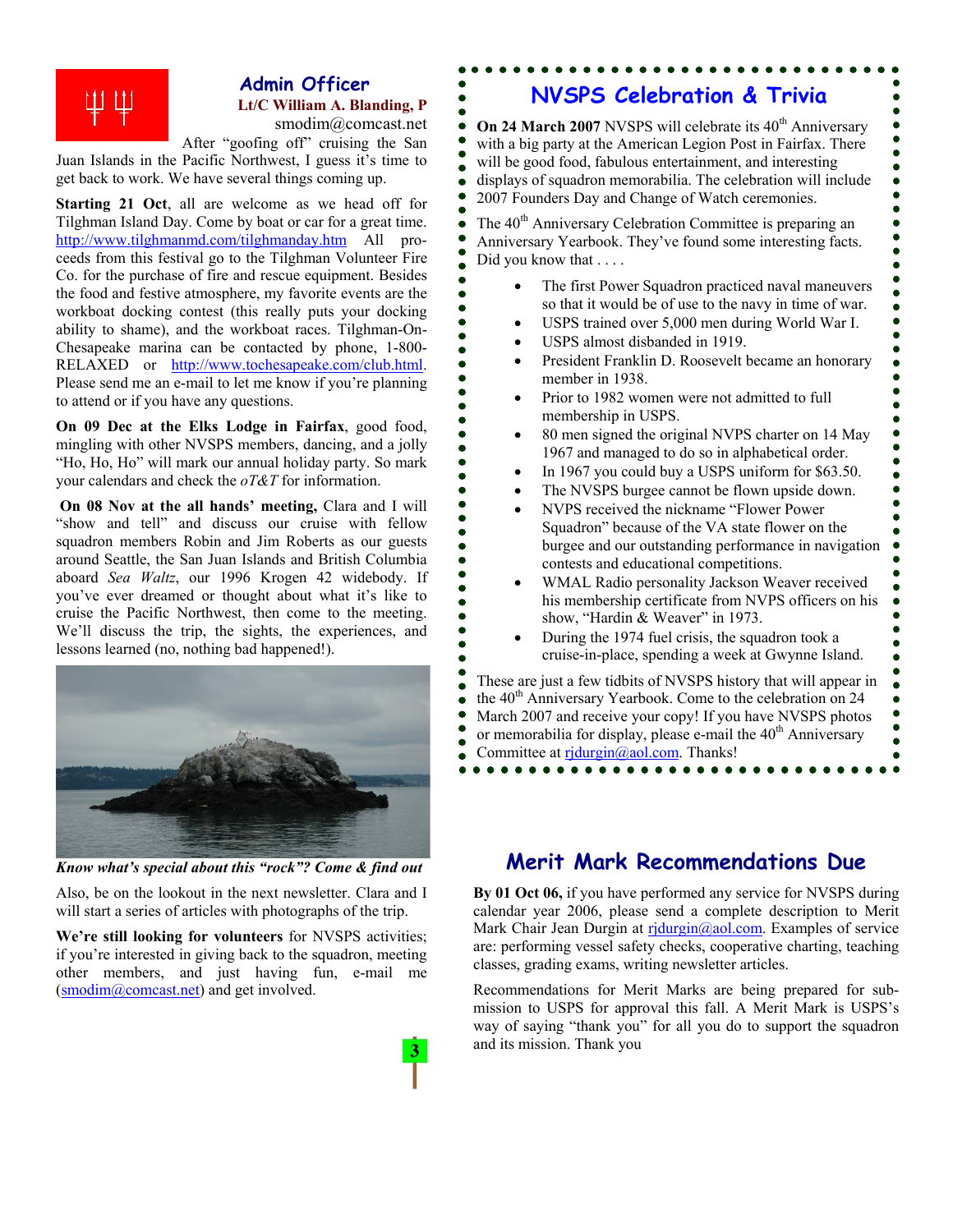# **Education Officer's Report**

**Lt/C Brian Middleton, AP** 

**703-256-3276** briancmiddleton@msn.com

**USPS University.** You may have read about this in the September *Ensign*. The core of this program is a new seminar series: VHF radio, GPS, chart reading, on-board weather forecasting, marlinspike, and radar. There will also be new seamanship, junior navigation and engine maintenance courses. USPS is also adding offshore weather, advanced seamanship, and three electronics courses. The idea is that you can choose from a wide range of courses to meet your boating needs. Credits will apply towards the type of certification you need: inshore, coastal, advanced coastal, and offshore. I hope to learn more at the D5 Education Conference in November.

**Advanced and Elective Courses** got off to a good start with 26 enrolled in piloting and 10 in marine electronics. We may add some additional advanced classes through our Saturday Sea Scouts training. For details please check www.usps.org/localusps/nva.

Here are the rest of our 2007 member classes. Sign up now, as these fill up quickly:

**Instructor Development** (6 sessions, Mon @ 1900) Starts **6 November** at Thoreau Middle School 2505 Cedar Lane, Vienna, VA 22180 Register now: Dick Durgin, JN ,703-560-9106. [rjdurgin@aol.com](mailto:rjdurgin@aol.com)

**Advanced Piloting** (12 sessions, Thu @ 1900) Starts **11 January** at BoatUS training room 800 South Pickett Street, Alexandria, VA 22030 Register by 26 Nov: Rick Baker, AP 703-318-5899 [rickbaker2006@verizon.net](http://www.usps.org/localusps/nva/educ/rickbaker2006@verizon.net)

**Seamanship** (10 sessions, Tue @ 1900) Starts **09 Jan** at location TBD Register by 26 Nov: Rick Baker 703-318-5899 [rickbaker2006@verizon.net](http://www.usps.org/localusps/nva/educ/rickbaker2006@verizon.net)

**Sail (**12 sessions, Mon @1900) Starts **26 Feb** at location TBD Register by 01 Jan: Rick Baker 703-318-5899 [rickbaker2006@verizon.net](http://www.usps.org/localusps/nva/educ/rickbaker2006@verizon.net)

**GPS Seminar** (1 session, Mon @ 1900) **18 Dec** @ Robinson Secondary School 5035 Sideburn Road, Fairfax, VA 22032 Registration begins 1 Oct, Register by E-mail: [nvsps@yahoo.com](http://us.f613.mail.yahoo.com/ym/Compose?To=nvsps@yahoo.com)

# **11 Oct 06 All Hands: On Deck!**

# **"Winterizing"**

**Gale Alls, SN,** and a panel of experts and graduates of the school of hard knocks will be featured at the next All Hands' meeting. Cold weather will be the hot topic. Whether your boat will be on dry land, in the water, or on a trailer, there are vital steps you should take to protect your investment from the ravages of mother nature this winter. Come and share your own experiences and you'll be sure to pick up something of value while your at it. Get ahead of the power curve this season. Members helping members. Isn't that what it's all about?

**Refreshments** will be provided by that great native-American chef, Cdr G. Jay Nelson, AP. So see you there:

**1930 11 Oct at BoatUS**, 800 Pickett St. Directions are on the back cover.

## **Captain's Corner**

After the fall comes the "fall". I mean winter. Let's give it some more thought

1. The national capital boating area

- A. Virtually never has sustained freezes
- B. Is exempt by congress from cold weather
- C. Has such high salinity that the water is liquid year-round
- D. Has winters that can damage several of your boat's systems
- 2. Fuel tanks
	- A. Are always vented to the outside, allowing condensation to occur
	- B. Require no special attention for winter
	- C. Should be left only part full to allow for expansion when the temperature rises
	- D. Are often damaged by fuel stabilizing additives
- 3. Marine engines, diesel or gasoline,
	- A. Usually fail due to overuse and old age
	- B. Are resistant to corrosion and acid byproducts
	- C. Are insured, so no need to spend your time or money trying to protect them
	- D. Have several components at risk for ice damage

### **Answers on page 5**

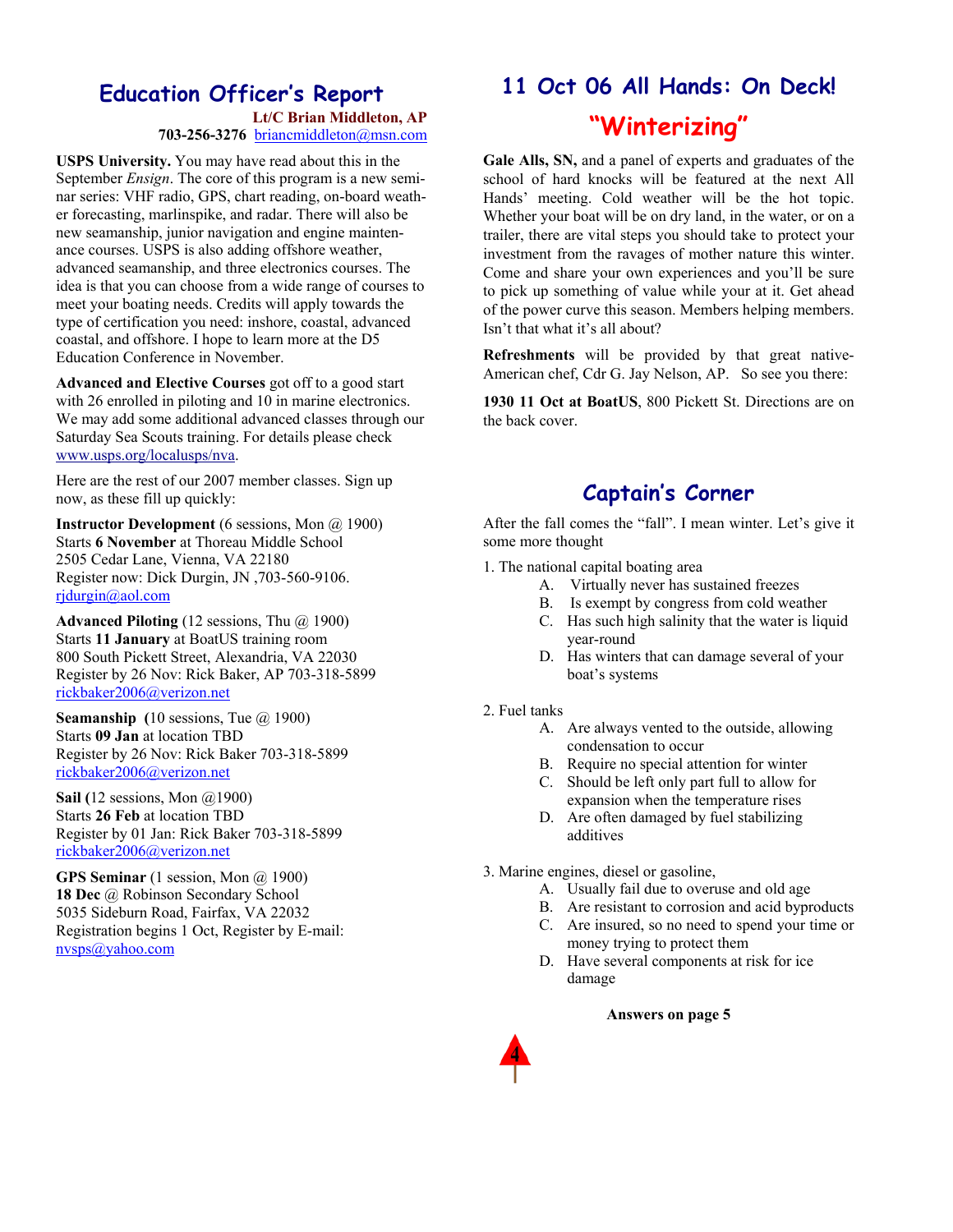### **Sea Scouts Win Finley Award !**

**14-18 Aug, USPS Governing Board Meeting, NY City.** "Finley Sea Scout Service Awards" were presented to Skipper Tom Ballew, AP, of NVSPS and Wes Gleason, JN, of Patuxent River. P/Chief Cdr Raymond A. Finley, Jr. made the presentations along with R/C Roberta Dougherty, AP, and Wes Gleason's son, Able Sea Scout Keith Gleason, P.



*Chief Commander Ernest Marshburn, SN. D/Lt/C Lee Popham, AP. Ship 1942 "Skipper" Tom Ballew, AP. Able Sea Scout Keith Gleason, P. Wes Gleason, JN. D-5/C Kay Simkins, AP*.

The "Finley Sea Scout Service Award" recognizes those members and honorees of USPS who are also Sea Scout leaders and have provided outstanding civic, educational, and fraternal leadership to both. Raymond A. Finley, Jr., became a Sea Scout in 1935, and earned the highest recognition, the Quartermaster Award, in 1939. He was Chief Commander of USPS in 1982-3. He became the first adult recipient of this award in 2004, 70 years after his first Sea Scout activities. Skipper Ballew is the 26th recipient and Wes Gleason the 27th to receive the Finley Award.

Youth Quartermaster Sea Scouts are eligible for this Award by becoming a Quartermaster and passing the USPS "Seamanship" Course. You can read more at

[www.seascout.org/for\\_leaders/adult\\_recognition/finley.pdf](http://www.seascout.org/for_leaders/adult_recognition/finley.pdf)

Don't Give Up the Ship, **Tom Ballew, AP,** Skipper, Ship 1942

### **"Flower Power"**

#### **P/C Dick Durgin, JN.** 703-560-9106

**By 8 Nov 2006:** Share the joy of the Holiday Season with your NVSPS friends by posting a message in the December issue of *oT&T*. It's easy! Just make a tax-deductible contribution of any amount to the NVSPS Flower Power Fund. Your donation will become part of the Flower Power Fund,

the interest from which s upports squadron education al and other programs.

Examples of messages are "Blue Skies and Fair Winds in "Happy Holidays and Safe Voyages in the New Year from the crew of -----" and the New Year from ----"



Please send your 3-line message and check payable to NVSPS Flower Power Fund to P/C Dick Durgin, 308 George Street SW, Vienna VA 22180 by 8 November in order to meet the newsletter deadline. For more info call Dick Durgin, 703-560-9106.

# **Captain's Corner Answers**

- **1.** D. The prudent mariner keeps a keen eye to weather, especially in the winter.
- 2. A. Topping off and adding stabilizers may save you a lot of grief, especially if your fuel contains ethanol .
- **3.** D. Hoses, filters, accumulators are at risk from ice. Antifreeze is needed in both fresh and seawater cooling systems.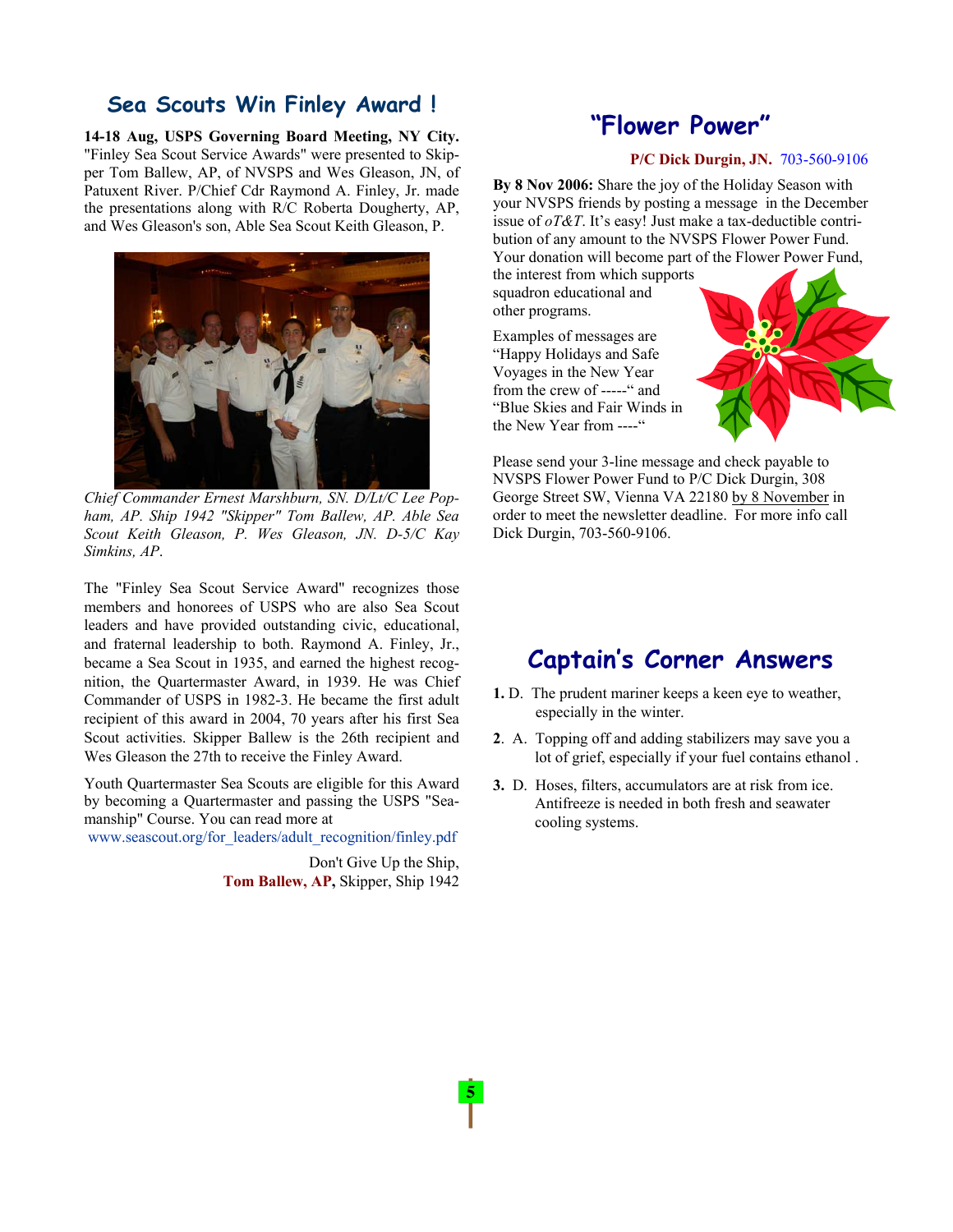









Join the fun at Northern Virginia Sail & Power Squadron's

# **Holiday Dinner Dance !**

On

# **Saturday, December 9, 2006**

in Fairfax Room at **Arlington-Fairfax Elks Lodge**  8421 Arlington Boulevard, Fairfax, VA 22031 (on Rt. 50 west of Rt. 495 exit 50)

7:00 pm – **Cocktails & Conversation !** (cash bar)

7:30 pm – **Delicious Filet Mignon Dinner !**

8:00 – 11:00 pm – **Dancing to Music by Bristol Sounds DJ's !**

Only \$47.50 per person for an evening of holiday fun with your boating friends!

Tear off form below and return it by 24 November 2006

- - - - - - - - - - - - - - - - - - - - - - - - - - - - - - - - - - - - - - - - - - - - - - - - - - - - - - - - - - - **NVSPS Holiday Dinner Dance Reservation**

 $\mathcal{L}_\text{max}$  , and the contribution of the contribution of the contribution of the contribution of the contribution of the contribution of the contribution of the contribution of the contribution of the contribution of t (Names, phone number)

will attend the Holiday Dinner Dance on 9 December 2006

#  $\qquad \qquad$  persons x \$47.50 each = \$  $\qquad \qquad$  total

Please make your check payable to NVSPS and mail it with this form by 24 November 2006 to: P/C Gale Alls, 7800 Braemar Way, Springfield VA 22153. Questions? Call 703-569-1511.









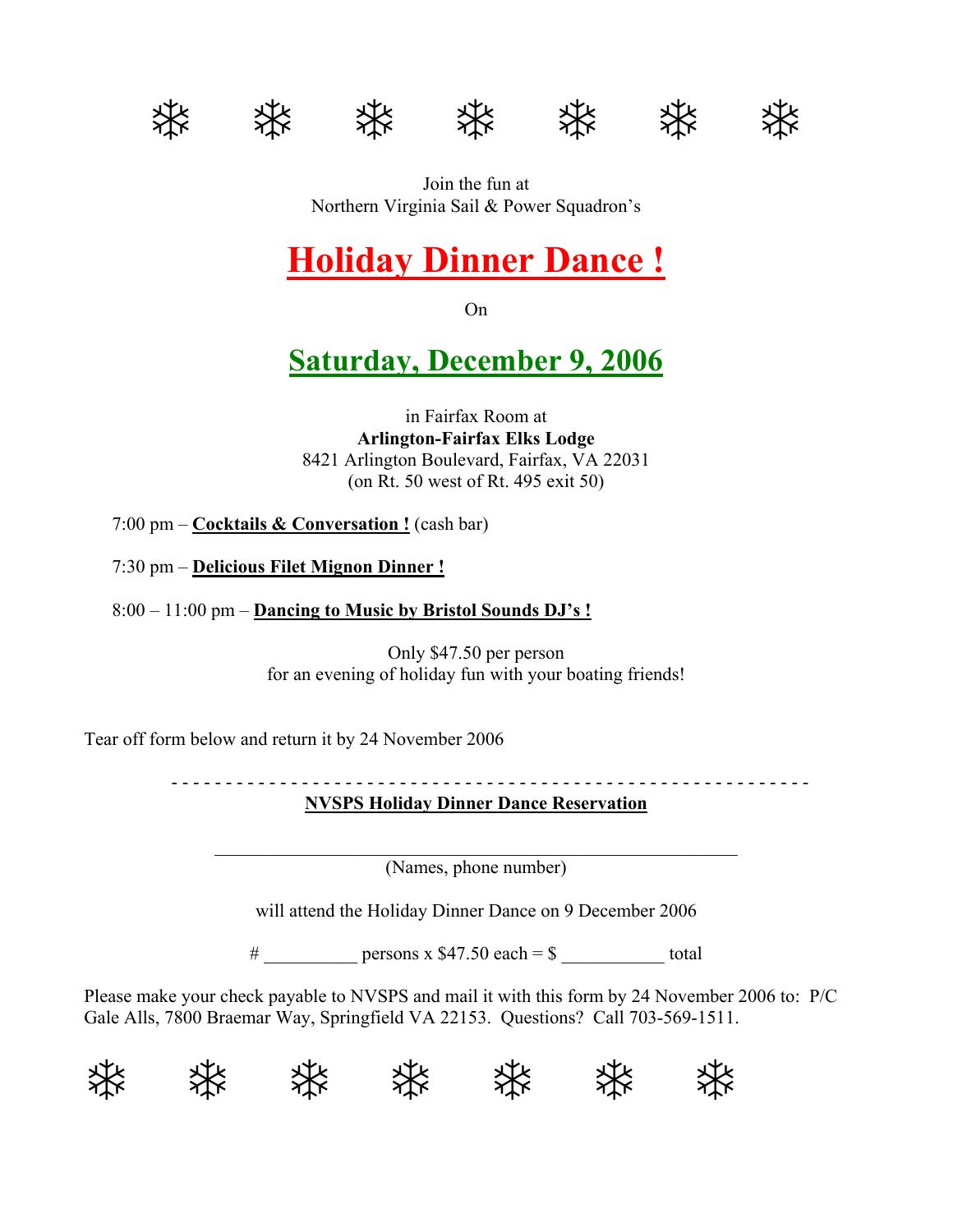### **A Sailor's Experience**

### *"Into a Black Hole, Sideways"*

Tom owned his own boat but never sailed in the ocean. He wanted this experience and so accompanied me on *Betelgeuse* to the 1999 Hinckley rendezvous at Southwest Harbor, Maine. On the morning we left there wasn't a breath of air, not even a ripple; so typical of the Chesapeake in August. We had to leave anyway. Powering up the bay, through the canal, and down the Delaware was our only choice. We left at 1200 and arrived at Cape May at 1800 the next day; not a speed record at all. But topping off with diesel, we found we'd only used 12 gallons. Since Tom couldn't see at night, we knew we needed another hand at sea. Eric, a friend of a friend, agreed to go, but had to get back to boot camp in one week. He'd never been on a sailboat nor the ocean, and this soon became clear. He stood the night watch with me, and we settled down to a fine sailing night, headed toward Nantucket. I was behind the wheel. Eric prepared for the night by setting out his sleeping bag neatly on the cockpit seat and taking off his shoes. When I reminded him of the rule to always wear shoes on deck, especially at night, he said he always took off his shoes before going to bed. "You're not going to bed, you're on watch!" Well, things were a little touchy between us for awhile. He'd obviously not yet been to boot camp.

Several days later we entered Buzzards Bay, east of Montauk and west of Block Island. I was dead tired. It was late afternoon; darkness would soon be on us. Tom and Eric wanted to pull into port. The only one I could think of was Woods Hole; I'd been there several times, and knew the anchorage provided quiet water. As we passed Block Island the wind picked up, the sun was a giant red ball in the west, and a very orange full moon rose in the east; what a sight! After many moments of sheer sailing delight, we brought out the charts and planned to enter Woods Hole. Tom and Eric consulted my *Eldridge Tide and Pilot Book*. The tide flowing into Vineyard Sound favored our eastward entrance. But it was full moon and the current was very rapid [*spring tide* for AP students]. By the time we reached the entrance, Tom and Eric had had enough of waves, wind, and high pointing, and I was weatherbeaten from two full nights at the wheel and a half night beating up Buzzard's Bay.

I reviewed the entrance lights on the chart. But the lights on the water were different from those on the chart!. We proceeded cautiously with the current sweeping us on. Red and green lights were soon upon us. Tom said "red right return, Charlie". Eric repeated this, as I'd just point-

ed out this section in *Chapman* to him. I thought for a foggy second. No, we're not returning, we're going out! But in my beaten condition and with their insistence I hesitated. A black steel post with a green light loomed ahead; do I go right or left? Tom repeated "keep green left." We were going 5 knots without the engine. I repeated to myself "green right when going out". About 50 feet from the light, I set the throttle to max and turned the wheel hard to port, swinging the mizzen boom about a foot clear of the post. To the right I could now see the rocks. A row of red lights led to the right; I throttled down. The current took us fast sideways to the end of the channel; we passed red lights dead ahead one-by-one. Wow! I've never done this before. We landed in a calm, much larger channel, facing the service docks. Shaking now, I turned *Betelgeuse* to port toward the anchorage. We picked our way through sleeping boats and dropped anchor. Tom and Eric were exhausted and went below. I bedded down on the cockpit bench, too shook to sleep, adrenaline still flowing. A slight wind was blowing. As I dove in and out of awareness, I noticed masts moving towards our bow. With a bound I had the engine on, keeping *Betelgeuse* up with the other masts. I looked back and found a boat two feet off! Getting Tom and Eric awake to assist with the anchor was another chore. We succeeded in our next attempt, finally resting with anchor secure.

The next morning we awoke late to a brisk clear day. I asked the skipper next to us about the lights. He said that the Coast Guard had just changed the system and none of them liked it. Well I'm one of them now. The current began to slacken when we were ready to depart. We waited and reviewed *Eldridge*; printed in bold at the bottom: "**velocities can exceed 7 kts.**" Just below this on all six pages is another bold note: "**CAUTION: Going from Buzzard's Bay into Vineyard Sound (Woods Hole), Red Buoys must be kept on the LEFT hand."** Be sure to read the bold type guys!

Venturing west, full sail and engine, we saw the protruding rocks that had surrounded us the night before; we got a good look, as we could barely move in the swift current.

Returning home, I checked; the new lighting still wasn't published. I never thought I'd need *Notices to Mariners* for Woods Hole. "Red-Right-Return", yeah! Sailing sideways wasn't so bad, considering the alternative.

Thank you for the opportunity to write these articles for these past ten  $<sup>+</sup>$  years. It's been great fun for me; I hope</sup> the same for you.

#### **D/Lt Charles H. Olin, AP**  703-759-6616 137olin@cox.net

*This is the last installment of a series that has won many awards for oT&T and enriched all of our lives in the NVSPS. "Fair winds & following seas" Charles. And… he's NEVER missed a deadline! In over ten years. ED*